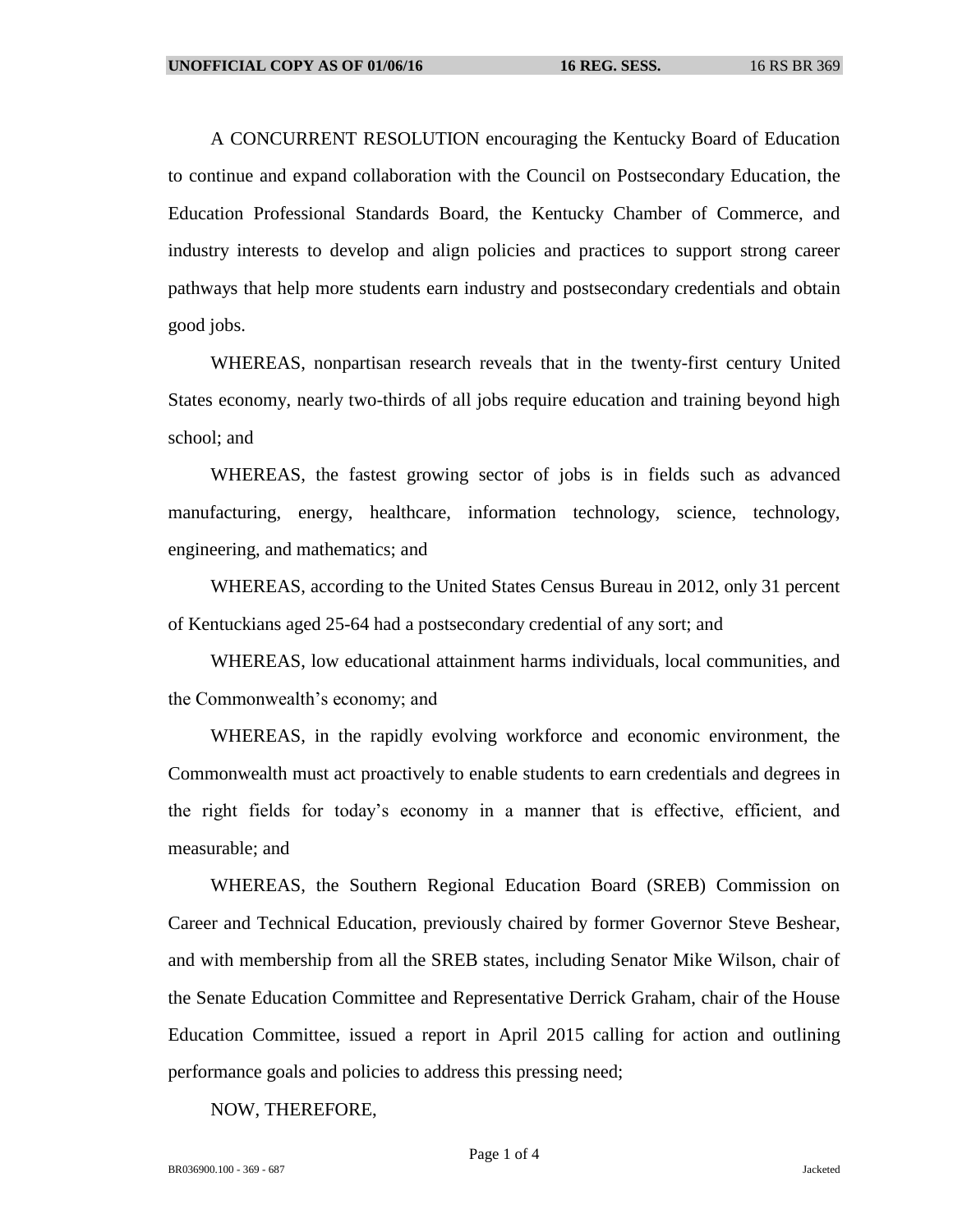## *Be it resolved by the Senate of the General Assembly of the Commonwealth of Kentucky, the House of Representatives concurring therein:*

Section 1. The Kentucky Board of Education is encouraged to continue its collaboration with the Council on Postsecondary Education, the Education Professional Standards Board, the Kentucky Chamber of Commerce, and industry interests to develop and align policies and practices to support strong career pathways that help more students earn industry and postsecondary credentials and obtain good jobs, with efforts that include but are not limited to:

- (1) Further review of the SREB report, *Credentials for All: An Imperative for SREB States*, for the purpose of:
	- (a) Increasing the percentage of young adults earning valuable industry and postsecondary credentials and degrees and securing high-skill, high-wage jobs by age 25; and
	- (b) Expanding the number of secondary and postsecondary students who participate in progressively intensive employer-sponsored work-based learning experiences;
- (2) Further development of policies that focus upon:
	- (a) Aligning three stages of learning secondary, postsecondary, and the workplace – through strategies like dual enrollment and work-based learning;
	- (b) Combining college-ready academic core with challenging technical studies and requiring students to complete real-world assignments;
	- (c) Allowing students to choose accelerated learning options in settings that provide the extended time needed to earn advanced industry credentials;
	- (d) Providing all high school career pathway teachers, especially new teachers from industry, with the professional development and fast-track induction programs they need to meet high academic, technical, and pedagogical standards and enhance students' academic readiness for college and careers;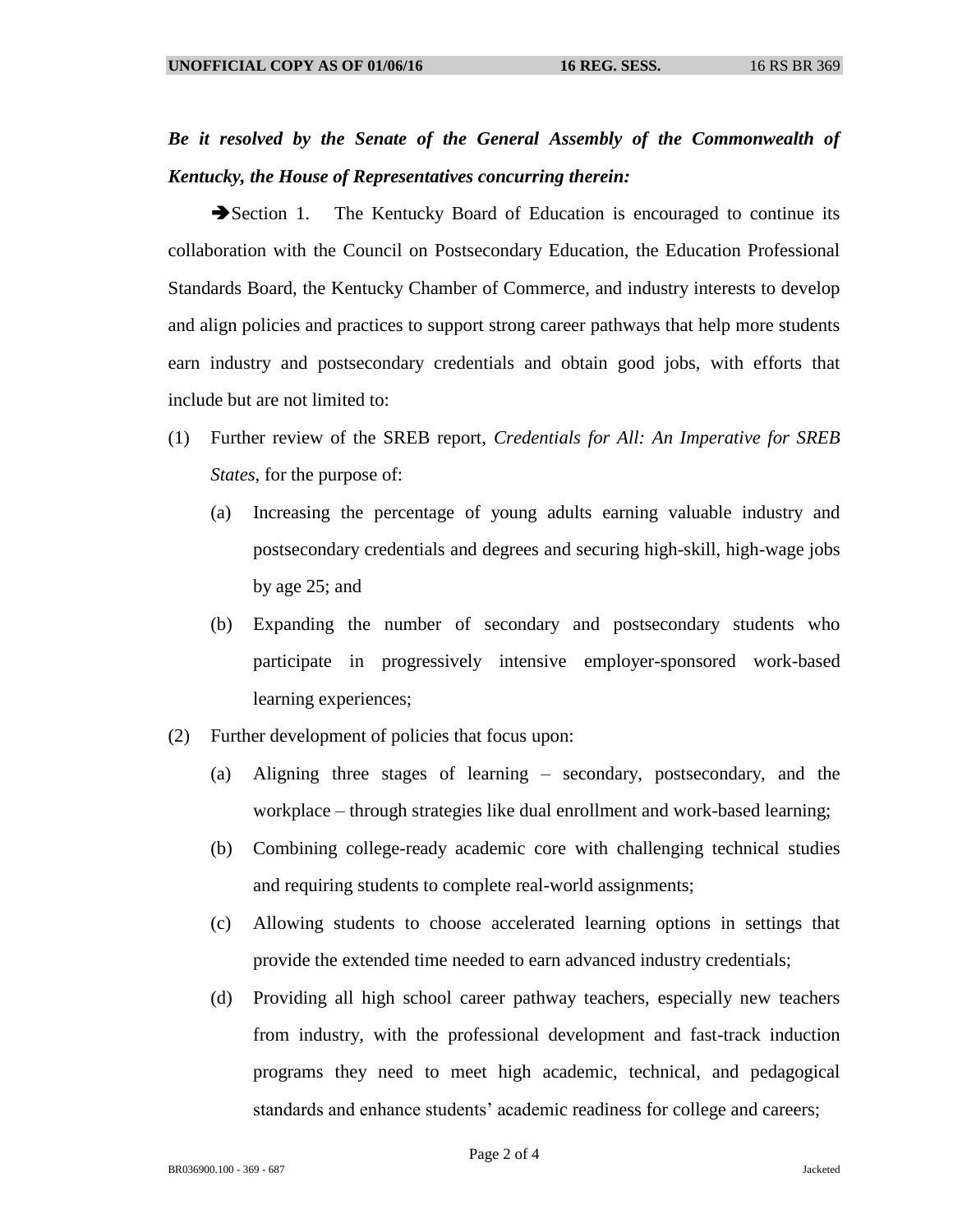- (e) Incentivizing community and technical colleges and school districts to increase the percentage of students who earn certificates, credentials, and degrees by setting statewide readiness standards and aligning assessment and placement measures with those standards; and
- (f) Designing accountability systems that recognize and reward districts, high schools, technology centers, and community and technical colleges that double the number of young adults who acquire postsecondary credentials and secure high-skill, high-wage jobs by age 25; and
- (3) Further refinement of recommendations to institutions dedicated to:
	- (a) Creating guidance systems that include career information, exploration, and advisement and that engage students in ongoing career and college counseling beginning in the middle grades; and
	- (b) Offering early advanced credential programs in shared-time technology centers, and aligning their curricula, instruction, and technology with local high schools and community and technical colleges.

Section 2. The Kentucky Board of Education is encouraged to continue to provide regular reports on progress and implementation efforts to the Legislative Research Commission, the Interim Joint Committee on Education, and the Interim Joint Committee on Appropriations and Revenue as often as the chairs of the respective committees desire.

Section 3. The Clerk of the Senate is directed to send a copy of this Resolution to Dr. Stephen Pruitt, Commissioner, Kentucky Department of Education, 500 Mero Street, First Floor CPT, Frankfort, Kentucky 40601; Mr. Robert King, President, Kentucky Council on Postsecondary Education, 1024 Capital Center Drive #320, Frankfort, Kentucky 40601; Mr. Jimmy Adams, Executive Director, Education Professional Standards Board, 100 Airport Road, Third Floor, Frankfort, Kentucky 40601; and Mr. Dave Adkisson, President and Chief Executive Officer, Kentucky